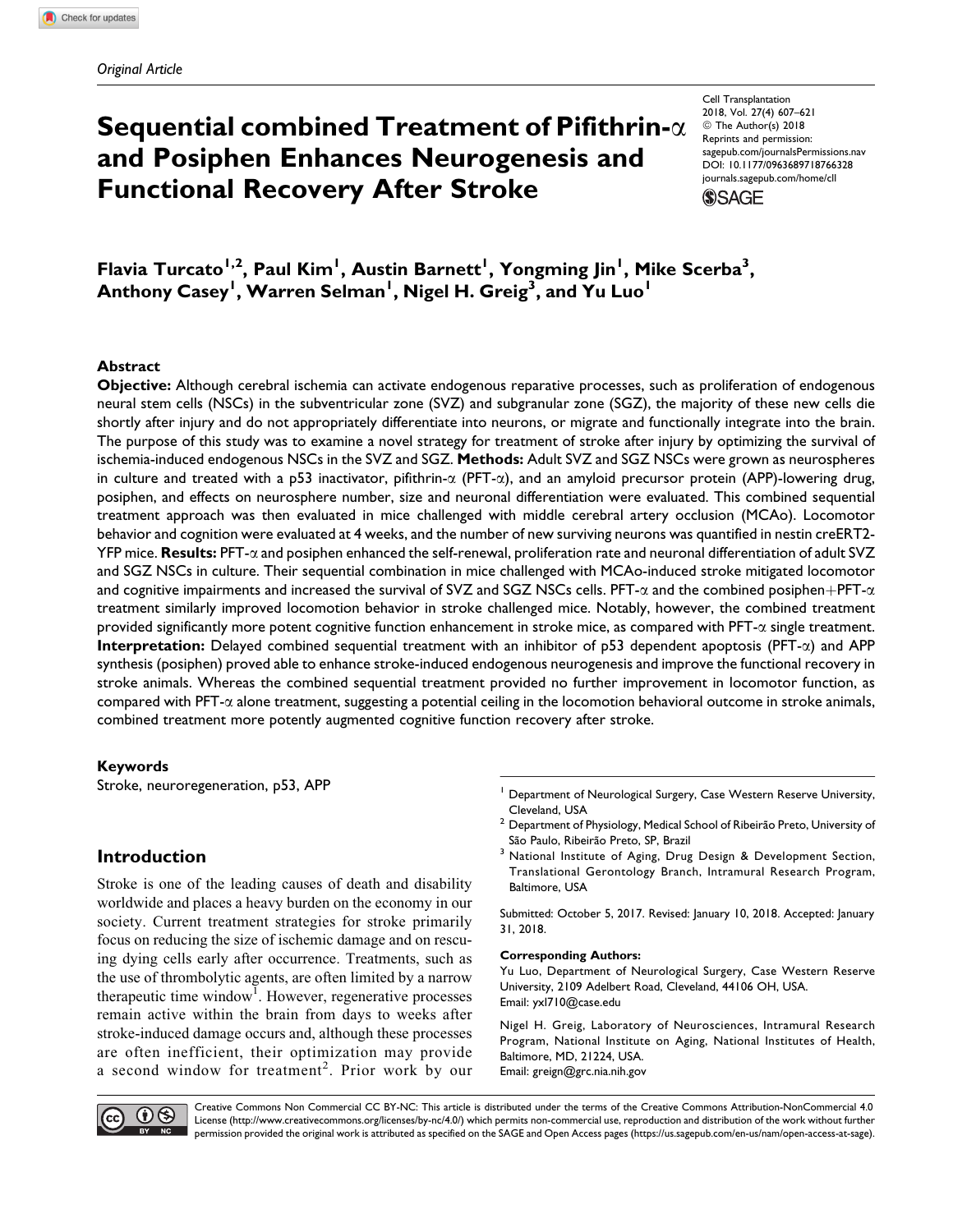group<sup>3–5</sup> and others<sup>6,7</sup> has demonstrated that modulating endogenous neurogenesis represents a promising therapeutic paradigm for the treatment of stroke. We previously demonstrated that administration of pifithrin- $\alpha$  (PFT- $\alpha$ ; 2 mg/kg), a synthetic p53 inactivator that blocks p53-dependent apopto- $\sin^8$ , 5 days after stroke is able to enhance the proliferation and migration of neural stem cells (NSCs) and inhibit the apoptosis of newly born cells, resulting in improved behavioral recovery in rodents with focal ischemia in the cerebral cortex induced by 90 min middle cerebral artery occlusion  $(MCAo)^3$ . In cell culture studies, PFT- $\alpha$  (0.01–0.05 µM) augmented the proliferation and survival of embryonic NSCs, increasing both neurosphere number and diameter<sup>3</sup>; a finding that later studies have likewise reproduced<sup>9</sup>.

Embryonic NSCs express relatively high levels of  $p53^{10}$ that appear to be critical for the induction of apoptosis to prune excess neural progenitor cells (NPCs) during neonatal development of the central nervous system $^{11}$ . p53 likewise appears to be important in the self-renewal of adult  $NSCs^{12}$ , and studies in rodents suggest that the length of time that neurogenesis can be maintained in the adult is dependent on the capacity of stem cells in neurogenic regions of the brain to proliferate, which is controlled at least in part by  $p53^{13}$ . Whether adult neurospheres respond to PFT-a-mediated p53 inactivation in the same manner as do embryonic neurospheres remains unknown, but is of relevance to the endogenous regenerative processes that occur following a stroke in the adult brain.

The microenvironment surrounding NSCs in the adult brain is altered during focal ischemia and hypoxia as occur in stroke, in which levels of key proteins with the capacity to impact NSC proliferation and differentiation, such as amyloid precursor protein (APP), are upregulated $14,15$  and lead to the potential to impair neurogenesis<sup>16–18</sup>. APP over expression, together with elevation of its toxic metabolite amyloid- $\beta$  peptide (A $\beta$ ), can be inhibited in neuronal cultures, the brain of animals and in humans by the experimental drugs  $(-)$ -phenserine (phenserine) and  $(+)$ -phenserine (posiphen)<sup>19–21</sup>. In the light of phenserine's ability to inhibit neuronal apoptosis following ischemia/reperfusion injury and reduce stroke volume<sup>22</sup>, together with posiphen's ability to enhance the neuronal differentiation and migration of transplanted as well as endogenous NSCs in hippocampus and cortex in mice $16,23,24$ , these agents hold promise to optimize the neuroregenerative processes that occur following a stroke. To enhance both the activation and sequential expansion of NSCs in vivo, in this study we examined the efficacy of a sequential PFT- $\alpha$  and posiphen combination for the treatment of stroke in mice.

# Materials and Methods

# SVZ and SGZ Neural Stem Cell Culture

Primary stem cell cultures were obtained from C57BL/6 J mice at 4–6 weeks of age. After euthanization, whole brains were immediately harvested and dissected under microscope to obtain the subventricular zone (SVZ) or subgranular zone (SGZ) tissue. After mechanical dissociation with a stab knife, the tissue fragments were processed using trypsin and resuspended as individual cells at a density of  $10<sup>4</sup>$  cells/cm<sup>2</sup> in neurobasal media with growth factors epidermal growth factor (EGF) and basic fibroblast growth factor (bFGF) (NBM-GF). Subsequent passaging of cells was performed using Accutase<sup>®</sup> (Innovative #AT-104, San Diego, CA, USA) every 7 days until the cells established viable lines, and cellular debris was naturally diminished after each passage. At day 4 of each passage, the proliferating spheres were fed with NBM-GF. We used neurospheres at passage P3–P8 in this study.

#### Neurosphere Proliferation Assay

After dissociation the neurospheres during passaging, individual cells were plated at a density of  $10^4$  cells/cm<sup>2</sup> in an untreated 96-well plate in 100  $\mu$ l of NBM-GF with the chosen drug treatment (or vehicle, in the case of control samples). On day 4, 100  $\mu$ l of NBM-GF with drug treatment (or vehicle) was fed to each well. On day 7, images of each well were taken using a GelCount machine (Oxford Optronix, Abingdon, UK). Though most spheres will be tagged automatically using the GelCount software set to the appropriate user-set parameters, each image was manually reviewed and tags were added/removed manually to ensure proper inclusion of neurospheres and exclusion of non-specific debris. From the GelCount data output, neurosphere count and diameter data was obtained and analyzed statistically.

# Neurosphere Differentiation Assay and Sequential Treatment

Briefly, glass coverslips in an untreated 24-well plate were coated with poly-ornithine and laminin. After splitting neurospheres during passaging, individual cells were plated at a density of  $10^4$  cells/cm<sup>2</sup> in 500 µl of NBM-GF with PFT- $\alpha$  or vehicle. Every other day (i.e. on days  $2, 4$ , etc.),  $250 \mu l$  of media was removed from each well and 300 µl of fresh NBM-GF (with PFT- $\alpha$  or vehicle) was added. When the attached cells reached approximately 80% confluency (around day 5), all NBM-GF within each well was gently removed and immediately replaced with neurobasal media without growth factors (NBM) along with either posiphen or vehicle. Each well was fed daily, thereafter, by removing  $250 \mu l$  of the media and adding 300  $\mu l$  of the media containing the respective drug or vehicle. On day 7 after complete replacement of the NBM-GF, the wells were fixed with 4% paraformaldehyde (PFA) for 20 min at room temperature and stored in phosphate-buffered saline at 4°C until ready to stain. The wells were probed with primary antibodies in 1:500 dilution (rabbit anti-microtubule associated protein 2 [MAP2; Millipore AB5622, Burlington, MA, USA]) overnight at 4°C and subsequently with fluorescent secondary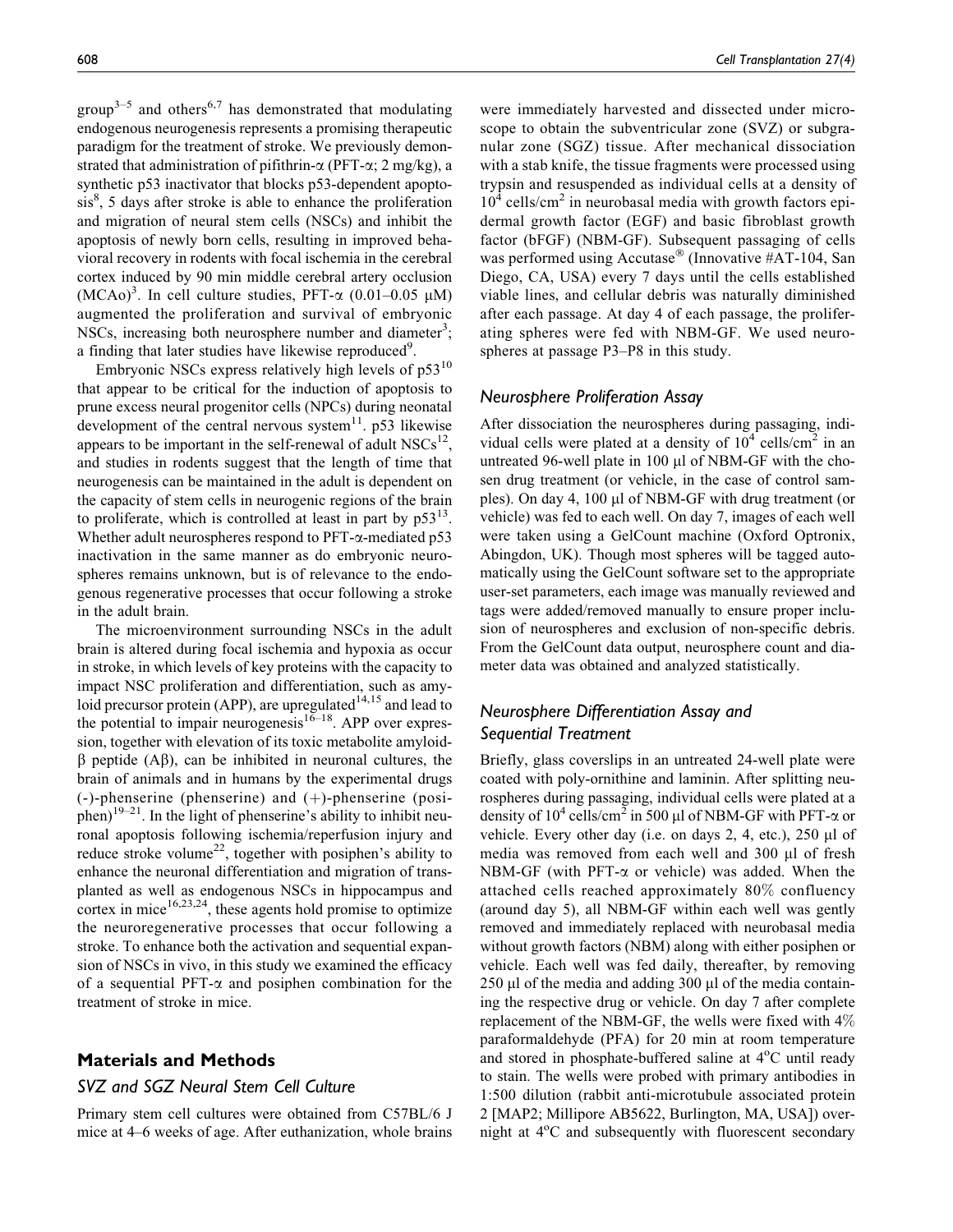antibodies (Alexa Fluor by Thermo Fisher, Waltham, MA, USA). The glass coverslips were then carefully removed from each well and mounted on a microscope slide (neuronal attachment-side facing down) in Mowiol containing 4',6 diamidino-2-phenylindole (DAPI; Sigma, St. Louis, MO, USA). Two to three coverslips were analyzed per condition. Random selections of field in each coverslip were chosen and imaged by Stereo Investigator software (MBF Bioscience, Williston, VT, USA), and quantitative data was obtained by using NIH ImageJ software. A total of 8–10 images at  $40\times$  were analyzed for each condition.

## Murine Model of Transient Focal Ischemia

Transient MCAo was induced in male 10–12-week-old C57/BL6 mice (Jackson Laboratory, Bar Harbor, Maine, USA) or male NestincreERT2-YFP mice (C57/BL6 congenic background, 10–12-week-old) mice as described in our previous studies<sup>5</sup>. Briefly, transient MCAo was induced by an intraluminal suture method. Mice were anaesthetized with isoflurane and a midline neck incision was made to expose the left common carotid artery (lCCA). The isolated lCCA was temporarily ligated with a silk suture during the whole period of occlusion. The left external carotid artery (lECA), and the left internal carotid artery (lICA) were also isolated by dissection of fascia. The lICA was clamped with an artery clamp above a loose suture tie around the lICA. The lECA was ligated and cut to make a lECA stump. A nylon filament suture with a silicon coated tip (Doccol Co., Sharon, MA, USA) was inserted into the lECA stump and further pushed along the lumen of the internal carotid artery while the clamp was released, and then the tie around lICA was tightened. After 35 min of occlusion, the nylon suture was gently removed from the left middle cerebral artery (lMCA) to allow reperfusion of the lMCA territory. The lECA stump was permanently ligated, and the temporary ligation of the lCCA and lICA were removed to allow normal blood flow to the brain. During the surgery, mice were placed above a temperature controlled heating blanket to maintain normal body temperature and, after the 35-min occlusion, the skin wound was sutured closed and the mice were placed in a heated animal intensive care unit chamber until recovery. To ensure consistent and successful blockage of the middle cerebral artery, we monitored ischemia in all animals by Laser Doppler flowmetry (PeriFlux System 5000, Perimed, Järfälla-Stockholm, Sweden).

## **Treatment**

On post-stroke day 3, animals were randomly assigned into two equal groups and subjected to locomotion behavioral tests to confirm similar behavioral deficits between groups. PFT- $\alpha$  (2 mg/kg/day) or vehicle (10% dimethyl sulfoxide (DMSO) in saline) was injected daily intra-peritoneally for 7 days starting from post-stroke day 5. This well-tolerated dose and time of  $PFT-\alpha$  were selected from our prior study

and other subsequent studies using similar treatment paradigms<sup>3,25,26</sup>. At 24 h after the last injection of PFT- $\alpha$ , animals received 25 mg/kg/day posiphen for 14 consecutive days subcutaneously administered via an Alzet osmotic pump (Durect Corp., Cupertino, CA, USA; Alzet pump #2002). This equates to an equivalent posiphen dose of 120 mg daily in a 60-kg human, following normalization of body surface area between the two species in accord with United States Food and Drug Administration guidelines (US FDA) $^{27}$ . Single doses of up to 160 mg posiphen have been administered to humans<sup>21</sup>. This treatment window for posiphen was chosen because transient amplification of the NSCs follows the self-renewal of NSCs. Since the in vitro data suggest that  $PFT-\alpha$  increases the self-renewal of NSCs and posiphen enhances the size of NSCs neurospheres (a cellular event that is likely due to increased expansion of transient amplifying cells), sequential treatment with posiphen following  $PFT-\alpha$  treatment was evaluated in this study. As both SVZ and SGZ NSCs have been shown to be activated from 1–2 weeks after stroke, and because newly born cells formed in the 1st week after MCAo appear to survive for up to  $3-4$  weeks,  $28-31$  posiphen was administered for 2 weeks following PFT- $\alpha$  treatment. Control mice were implanted with alike Alzet pumps that were filled with physiological saline. PFT- $\alpha$  (>99% chemical purity) and posiphen (>99% chemical and chiral purity, in the form of its water-soluble tartrate salt) were synthesized in accord with our prior studies $8,32$ .

## Behavioral Assays

Locomotor function. Animals were placed in an Accuscan activity monitor (Columbus, OH, USA) one day before and 3, 10 and 24 days after MCAo for behavioral evaluation over a 1 h duration, as previously described  $33$ . The monitor possesses 16 horizontal and 8 vertical infrared sensors that are spaced 2.5 cm apart. Each animal was placed in a 42  $\times$  42  $\times$ 31 cm Plexiglas open box for 60 min. The total horizontal activity (the total number of beam interruptions that occurred for the horizontal sensors) and the total vertical activity (the total number of beam interruptions that occurred for the vertical sensors) were calculated using the automated Versamax software (Accuscan). This behavioral test was automatically monitored by a computer and associated software, and thereby avoided any potential observer bias.

Novel Object Recognition. The novel object recognition (NOR) test was used to evaluate cognitive deficits at post-stroke week 4, as described previously $34$ . On the day before training, mice were allowed to explore the experimental apparatus (a dark gray open field box) for 5 min without the presence of any testing objects. During the training phase, mice were placed in the experimental apparatus for 5 min with two identical objects. After a retention interval of 24 h, mice were placed back into the arena in which one of the familiar objects was replaced by a novel one for the test trial.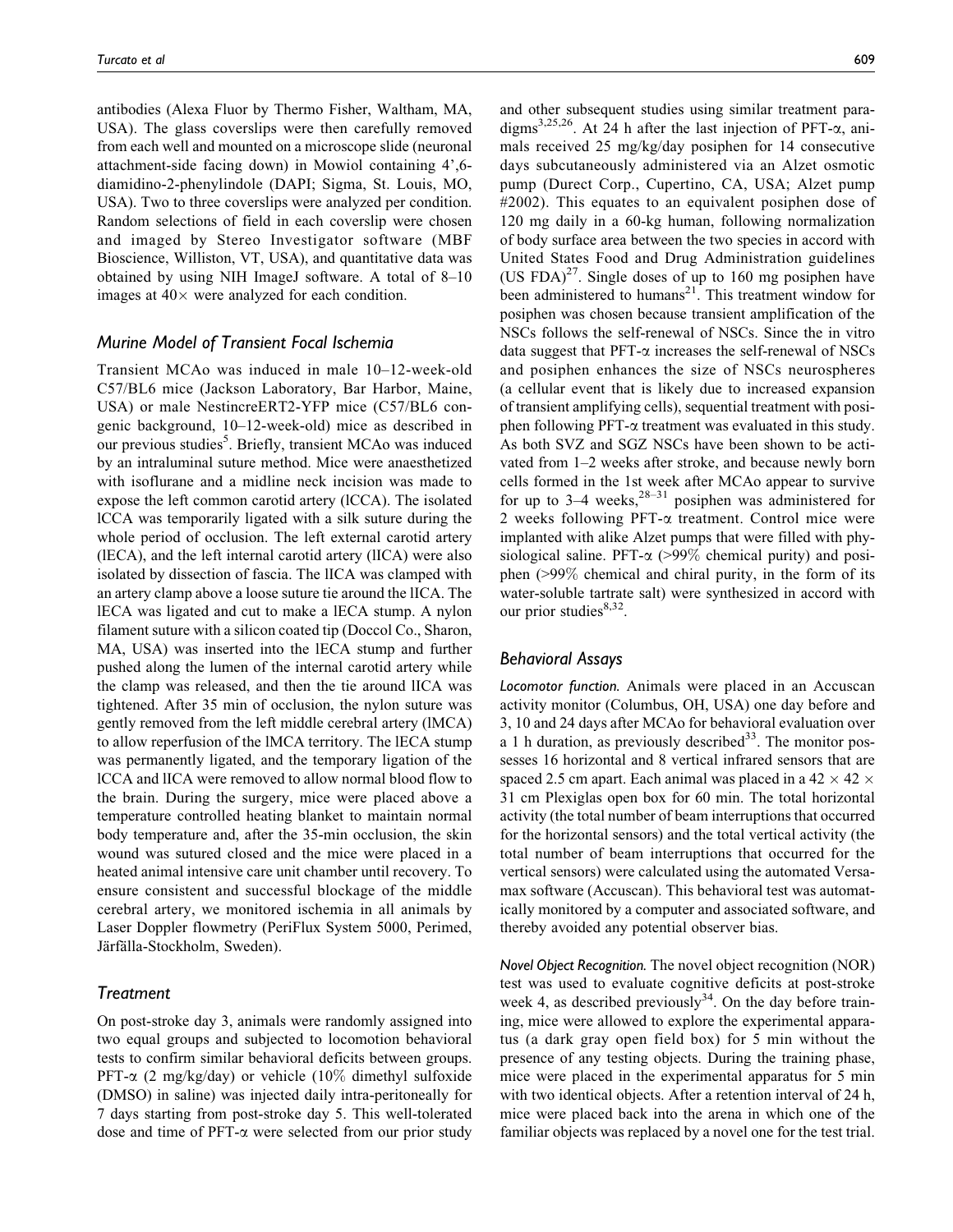The kind of object presented during the training as well as its position during the test trial were counterbalanced and randomly permutated. The testing trail was recorded by camera and the time near each of the objects together with the frequency for visiting each of the objects was scored at a later time by an observer blinded to the treatment. A mouse was scored as exploring an object whenever it was within 1 cm from the object and facing it. The new object preference index (PI) was calculated as follows  $PI = (time near new$  $object-time$  near familiar object)/(time near new object+time near familiar object). Objects were cleaned with 70% ethanol between each animal to remove any odor cues. Animals that did not explore both objects for more than 30 s over the course of the 5-min test session (i.e. less than 10% of the total test time) were excluded from the analysis.

## In vivo SVZ and SGZ NSCs Labeling and Quantification

Male nestin-CreERT2-R26R-YFP mice (8–10 weeks old) were administered tamoxifen (TAM) (dissolved in 10% EtOH/90% sunflower oil) by gavage feeding at a dose of 180 mg/kg daily for 5 consecutive days. This dosing regimen was previously demonstrated to provide maximal recombination with minimal mortality and successfully monitored the activated SVZ NSCs by stroke<sup>5,33</sup>. For NSC fate mapping, TAM treated mice received MCAo surgery 10 days after the last TAM administration, and mice were perfused at 4 weeks post-stroke to harvest the brain for immunostaining. This time frame was specifically chosen to label NSCs in adult mice before the introduction of MCAo but also allow the clearance of TAM from mice at the time of MCAo to prevent labeling of reactive astrocytes, which also upregulate nestin expression after a stroke.

At 4 weeks after stroke, mice were perfused transcardially with a solution of 4% paraformaldehyde (PFA, pH 7.4) in 0.1 M phosphate buffer (PB, pH 7.4). Brains were removed from the skull, post-fixed in  $4\%$  PFA overnight at  $4^{\circ}$ C, and sequentially transferred to 20% and 30% sucrose in 0.1 M phosphate buffer, pH 7.4 solutions overnight. Brains were frozen on dry ice and sectioned on a cryostat to obtain coronal sections of  $25 \mu m$  in thickness. These sections were then incubated with blocking buffer for 1 h. A series of primary antibodies were prepared in the blocking buffer and the sections were incubated in the solution overnight. The antibodies used were rabbit anti-GFP (green fluorescent protein) (1:1000; Invitrogen, Carlsbad, CA, USA). After incubation with primary antibody solution, the sections were washed and incubated for 4 h at room temperature in diluted secondary antibody prepared with blocking solution (secondary antibody conjugated with Alexa 488, 1:1000; Life Technologies, Carlsbad, CA, USA). The sections were then washed with Tween tris-buffered saline (TTBS), mounted and coverslipped. Images were acquired using an Olympus microscope (Shinjuku, Tokyo, Japan). Omission of primary or secondary antibodies resulted in no staining and served as negative controls. Group and treatment information were blinded to the image analyzer. Quantification of total yellow fluorescent protein (YFP) cells was performed as described previously<sup>5</sup>.

#### Quantification of Brain Atrophy in Stroke Animals

One set of post-stroke 4-week brain sections  $(25 \mu m)$  were mounted on slides. The sections were then stained in 10% Giemsa KH2PO4 buffered solution (pH 4.5) for 30 min at  $40^{\circ}$ C. After a brief rinse, slides were de-stained, differentiated, and dehydrated in absolute ethanol. Thereafter, the sections were cleared in xylene and then coverslipped. Slides were scanned in a Path Scan Enabler IV slide scanner, and areas of the brain images were quantified using ImageJ software. The calculation formula of atrophy rate is as follows:

 $\sum$ (area of contralateral side - area of stroke side) /  $\sum$ area of contralateral side.

## **Statistics**

Results are expressed by mean  $+$  standard error of the mean (SEM) of the indicated number of experiments. Statistical analysis was performed using Student's t test, and one- or two-way analysis of variance (ANOVA), as appropriate, with Student–Newman–Keuls post-hoc tests or Bonferroni post-hoc tests for repeated behavioral measurements. A  $p$ -value equal to or less than 0.05 was considered as statistically significant.

## Results

# PFT- $\alpha$  or Posiphen Increases the Self-Renewal and Proliferation Rate of Adult SVZ and SGZ NSCs in Culture

Our previous study demonstrated that  $PFT-\alpha$  increases the self-renewal and proliferation of embryonic NSCs in vitro<sup>5</sup>. In this study, we examined whether  $PFT-\alpha$  or posiphen treatment has similar effects on adult SVZ NSCs. SVZ neurosphere cultures were hence established from adult mice (4–5 weeks old) and passaged in the presence of EGF and bFGF. Drug treatment was initiated at the time of passaging and lasted for 7 days until the number and size of neurospheres were analyzed. Our data shows that  $PFT-\alpha$  (0.01–  $0.05 \mu M$ ) treatment dose-dependently increased the total number of neurospheres formed, suggesting that  $PFT-\alpha$ increases the self-renewal property of the SVZ NSCs ( $p$  < 0.05, ANOVA, statistical analysis results shown in Figure 1(a),  $n = 6-8$  wells for each condition). This result is consistent with our previously observed effects of PFT- $\alpha$  in embryonic NSC cultures<sup>5</sup>. Interestingly, in adult SVZ neurosphere cultures,  $PFT-\alpha$  decreased the size (i.e. diameter of neurospheres) of SVZ spheres ( $p \le 0.05$ , ANOVA, statistical analysis results shown in Figure 1(b)); a result that is opposite from the action of  $PFT-\alpha$  on embryonic SVZ cultures. This suggests that whereas  $PFT-\alpha$  augments the self-renewal of SVZ NSCs it decreases the proliferation of its progeny in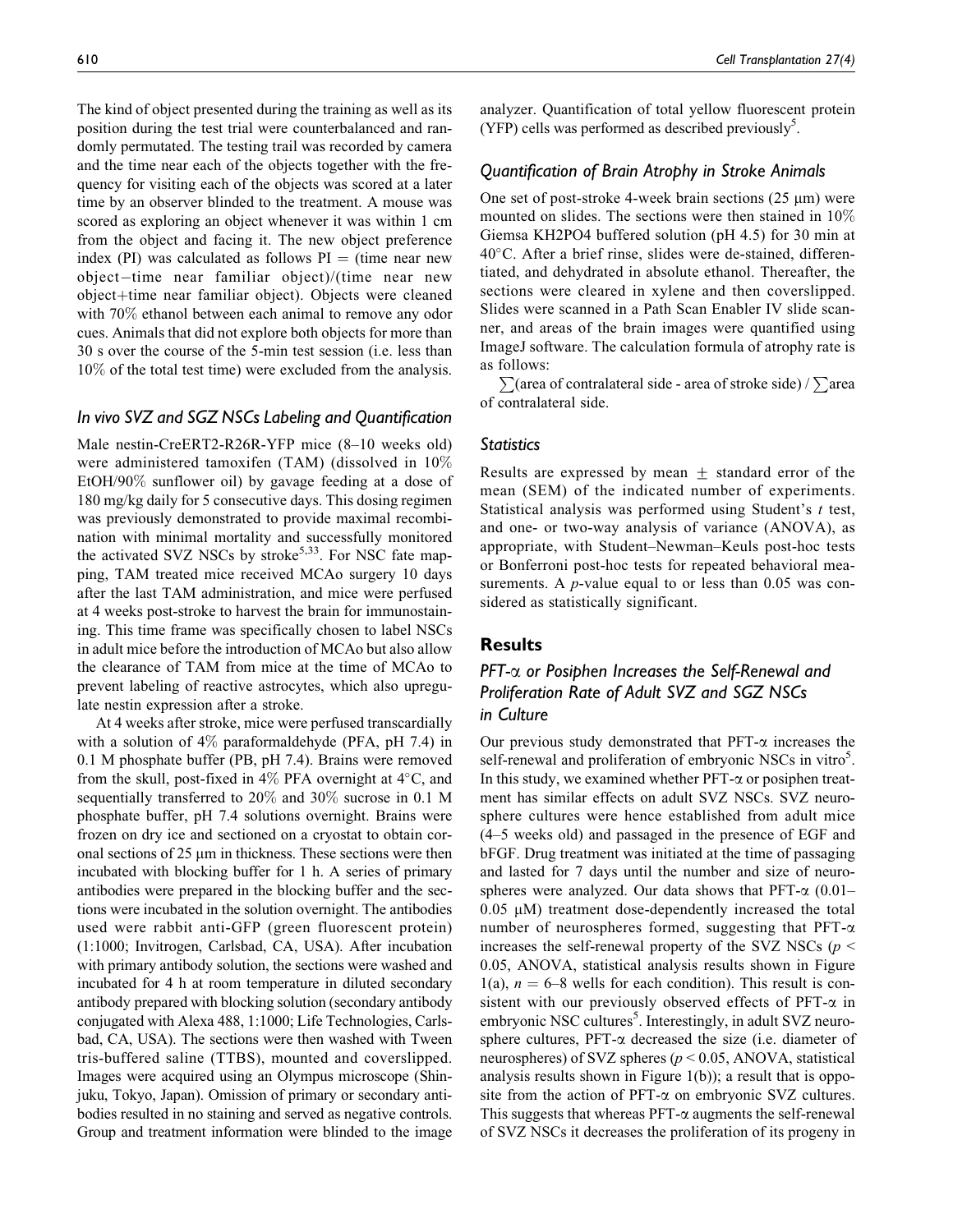

Figure 1. PFT- $\alpha$  increases the number of adult SVZ neurospheres (a) and decreases the size of individual neurosphere (b). (c) representative image of neurospheres under different treatment condition. (d) PFT- $\alpha$  increases the number of SGZ neurospheres (d). There is no difference in the neurosphere size for the concentration of PFT- $\alpha$  tested. Mean + SEM.  $*$ ,  $p < 0.05$  and  $**$ ,  $p < 0.01$  compared with control, ANOVA.  $N = 6-8$  wells each condition. ANOVA: analysis of variance; DMSO: dimethyl sulfoxide; NSC: neural stem cell; PFT- $\alpha$ : pifithrin- $\alpha$ ; SEM: standard error of the mean; SGZ: subgranular zone; SVZ: subventricular zone.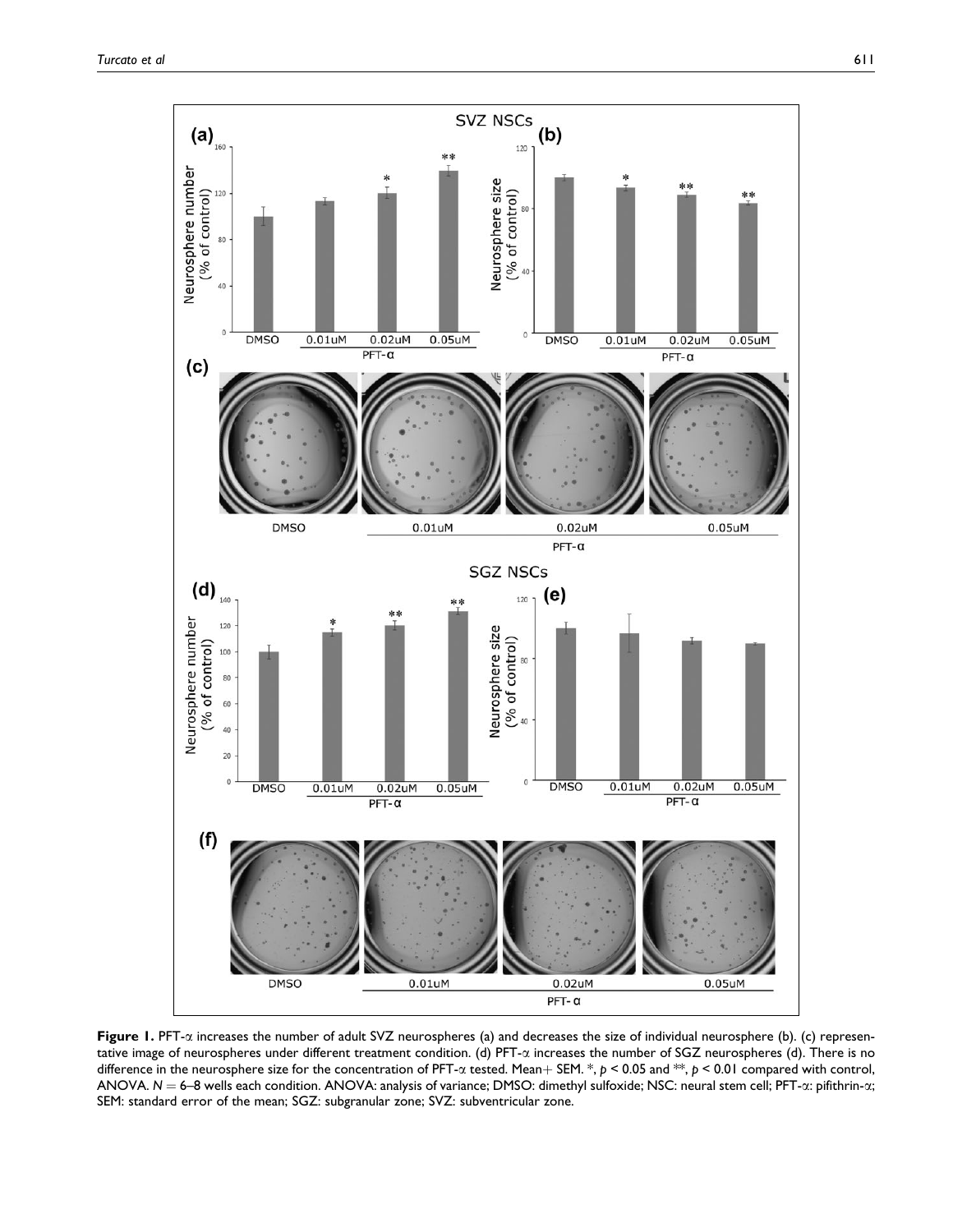adult SVZ NSCs. In accord with this,  $PFT-\alpha$  had similar effects on adult hippocampal SGZ NSC neurosphere number  $(p < 0.05, ANOVA, Figure 1(d))$  but did not alter neurosphere size in SGZ cultures (Figure  $1(e)$ ). This suggests that p53 may play a similar role in the regulation of self-renewal in both SVZ and SGZ NSCs, but might play differential roles regarding the expansion of these two population of NSCs in adulthood.

Posiphen  $(0.1-1.0 \mu M)$  treatment induced no difference in SVZ neural sphere number (Figure 2(a)) but increased the average size of individual neurospheres ( $p \le 0.05$ , ANOVA, Figure 2(b)), a result that is consistent with our previous finding in embryonic SVZ NSCs cultures<sup>23</sup>. This suggests that posiphen does not affect the self-renewal (stemness) of the NSCs but increases the proliferation rate of progeny cells (the activated NSCs and transient proliferating cells). Consistently, posiphen demonstrated similar effects on adult hippocampal SGZ NSCs (Figure 2(d) and Figure 2(e) ( $p < 0.05$ , ANOVA)), suggesting that posiphen enhances the proliferation rate of each neurosphere colony without changing the number of cells that maintained the stemness in both adult SVZ and SGZ NSCs.

# PFT-a or Posiphen Increases MAP2 Positive Cells in a NSC Differentiation Assay in Culture

To evaluate the effects of combined sequential treatment of  $PFT-\alpha$  and posiphen on the proliferation and differentiation/ survival of NSCs, we utilized the sequential proliferation/ differentiation protocol, as previously described<sup>35</sup>. This proliferation/differentiation protocol utilizes an attached monolayer of NSCs to allow the evaluation of sequential proliferation and differentiation/survival of NSCs, and it additionally enables the sequential treatment of NSCs with different agents. Specifically, NSCs were treated with either PFT- $\alpha$  (DIV 1–5), posiphen (DIV 6–12) or combined treatment (PFT- $\alpha$  DIV 1–5 followed by posiphen (DIV 6–12). Our data (Figure 3) showed that either PFT- $\alpha$  (Figure 3(b)) or posiphen (Figure 3(c)) treatment alone increased the total percentage of MAP2 positive cells per image field (Figure  $3(e)$ ,  $p < 0.05$ , ANOVA). Combined treatment (Figure 3(d)) was not able to further increase the percentage of MAP2 positive cells derived from adult SVZ NSCs (Figure 3(e), p  $= 0.579$  PFT- $\alpha$  versus combined and  $p = 0.784$  posiphen versus combined, ANOVA).

# Combined PFT-a and Posiphen Treatment Increases Surviving SVZ and SGZ NSCs Cells in Stroke Mice and Decreases the Atrophy Rate at 4 Weeks After Stroke

To examine the effect of combined PFT- $\alpha$  and posiphen treatment on SVZ and SGZ NSCs within the brain of stroke animals, we utilized nestin creERT2-YFP mice as they can be used to label, track, and phenotype stem cells and their progeny in the adult SVZ and  $SGZ^{36}$  (see Figure 4 for experimental timeline). The use of these mice allowed the specific labeling

of NSCs within their brain 10 days prior to the induction of stroke and the analyses of the number of NSCs and their progeny ( $YFP+$  cells) within the area adjacent to the striatum infarct core and the hippocampus at 4 weeks post-stroke in vehicle as well as  $PFT-\alpha$  and posiphen combined treatment groups. We and others have shown that administration of TAM 10 days before MCAo provides specific labeling of SVZ and  $SGZ NSCs<sup>5,31,37</sup>$ . As demonstrated in Figure 5, the total number of  $YFP+$  cells within the area adjoining the SVZ, adjacent to the ischemic striatal area, proved to be elevated in the combined PFT- $\alpha$  and posiphen treated stroke mouse group, as compared with the vehicle-treated control group (Figure  $5, p \le 0.05$ , Student's *t* test,  $n = 7$ ). In contrast, the contralateral side had no or minimal elevation or migration of SVZ YFP+ cells, similar to previous reports (data not shown)<sup>5,31,37</sup>. For the hippocampal NSCs, at 4 weeks post-stroke we observed an increased number of  $YFP+$  cells on the ipsilateral side of the dentate gyrus in the combined  $PFT-\alpha$  and posiphen treatment group as compared with the vehicle group (Figure 6, two-way ANOVA, treatment versus vehicle: F1, 29 = 6.445,  $p = 0.017$ , post-hoc analysis p  $= 0.045$  for ipsilateral side,  $n = 7$  for each group); suggesting an enhanced proliferation or survival of newly generated cells within the hippocampus consequent to combined  $PFT-\alpha$  and posiphen treatment. Because enhanced neurogenesis after stroke has been reported previously to lead to decreased atrophy rate in the ipsilateral brain<sup>26,36,37</sup>, we also examined the degree of atrophy in vehicle or combined treatment post-stroke brain at 4 weeks. Our results demonstrate (Figure 7) that, consistent with our previous studies, combined sequential treatment in post-stroke animals, indeed, led to decreased atrophy in the stroke hemisphere; potentially due to the enhanced neurogenesis. Although magnetic resonance imaging scanning was not carried out to determine the extent of the acute infarct in this study, due to the fact that behavioral screening demonstrated that the two groups had similar behavioral deficits at poststroke day 3 and the treatment was not initiated until poststroke day 5 when acute neuronal apoptosis is no longer active<sup>3</sup>, the difference in brain atrophy evaluated at 4 weeks post-stroke is not likely due to differences in initial infarct area but, rather, derives from altered neurogenesis or neurorepair.

# Delayed PFT- $\alpha$  and Posiphen Combined Treatment Increased the Locomotor Activity in Post-Stroke Mice

As  $PFT-\alpha$  increased the self-renewal of NSCs and posiphen increased the proliferation and expansion of clonal NSCs in our cellular studies, we hypothesized that sequential and combined treatment with PFT- $\alpha$  and posiphen might lead to sustained enhancement of activation and proliferation of NSCs in vivo, which, in turn, might have a positive impact on post-stroke functional recovery. To test this hypothesis, we treated post-stroke animals with PFT- $\alpha$  for 7 days at 2 mg/kg/day, a dose that proved effective in rats in our previous studies<sup>23</sup>, starting from post-stroke day 5. Then, after 7 days of PFT- $\alpha$  treatment, animals received 14 days of posiphen treatment at 25 mg/kg/day (see Figure 4 for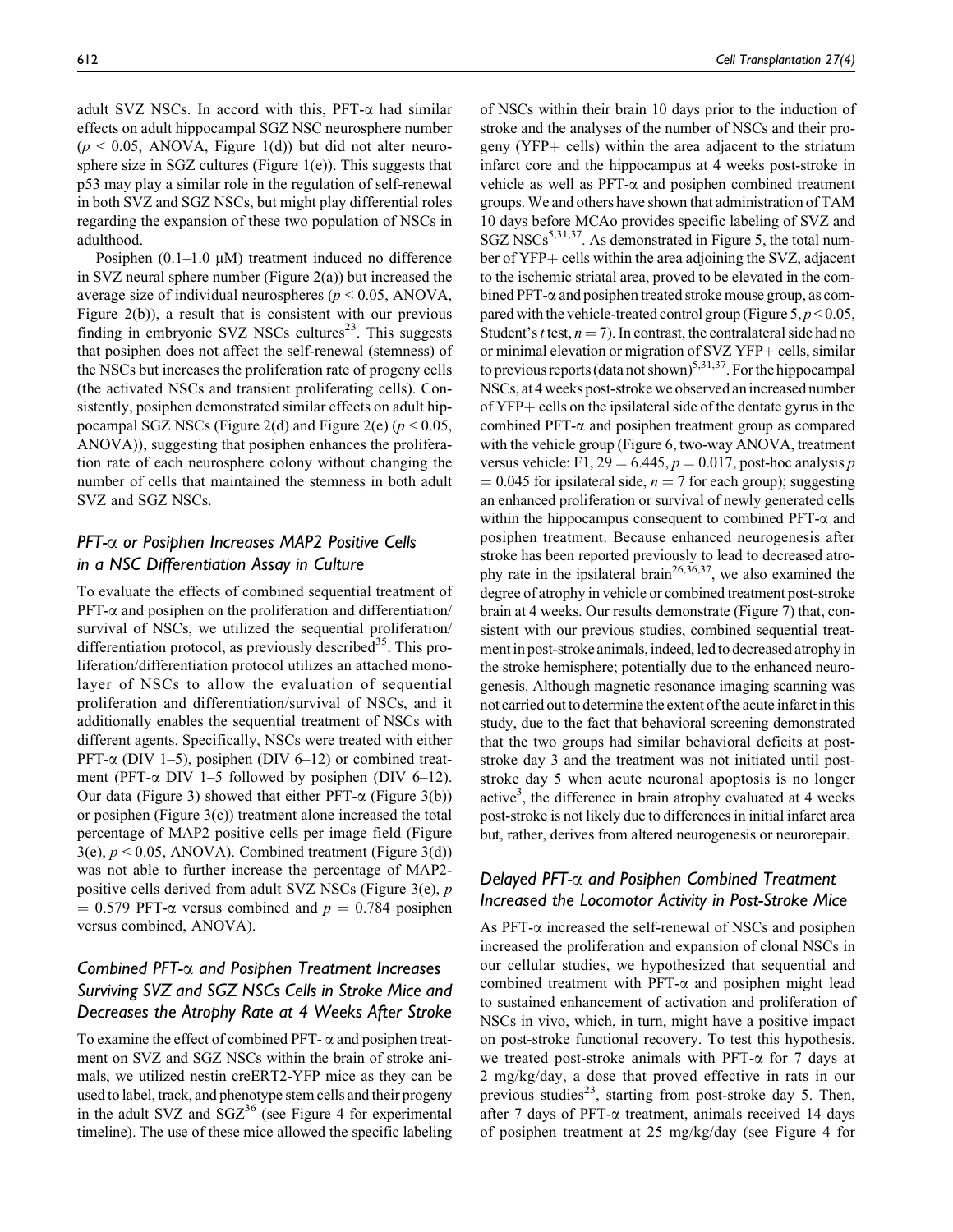

Figure 2. Posiphen has no effect on the number of adult SVZ neurospheres (a) or SGZ neurospheres (d) and increases the size of individual neurosphere originated from SVZ (b) and SGZ (e). (c) and (f) representative image of SVZ or SGZ neurospheres under different treatment condition. (d) PFT-a increases the number of SGZ neurospheres (d). There is no difference in the neurosphere size for the concentration of PFT- $\alpha$  tested. Mean + SEM. \*, p < 0.05 and \*\*, p < 0.01 compared with control, ANOVA. N = 6–8 wells each condition. ANOVA: analysis of variance; NSC: neural stem cell; PFT- $\alpha$ : pifithrin- $\alpha$ ; SEM: standard error of the mean; SGZ: subgranular zone; SVZ: subventricular zone.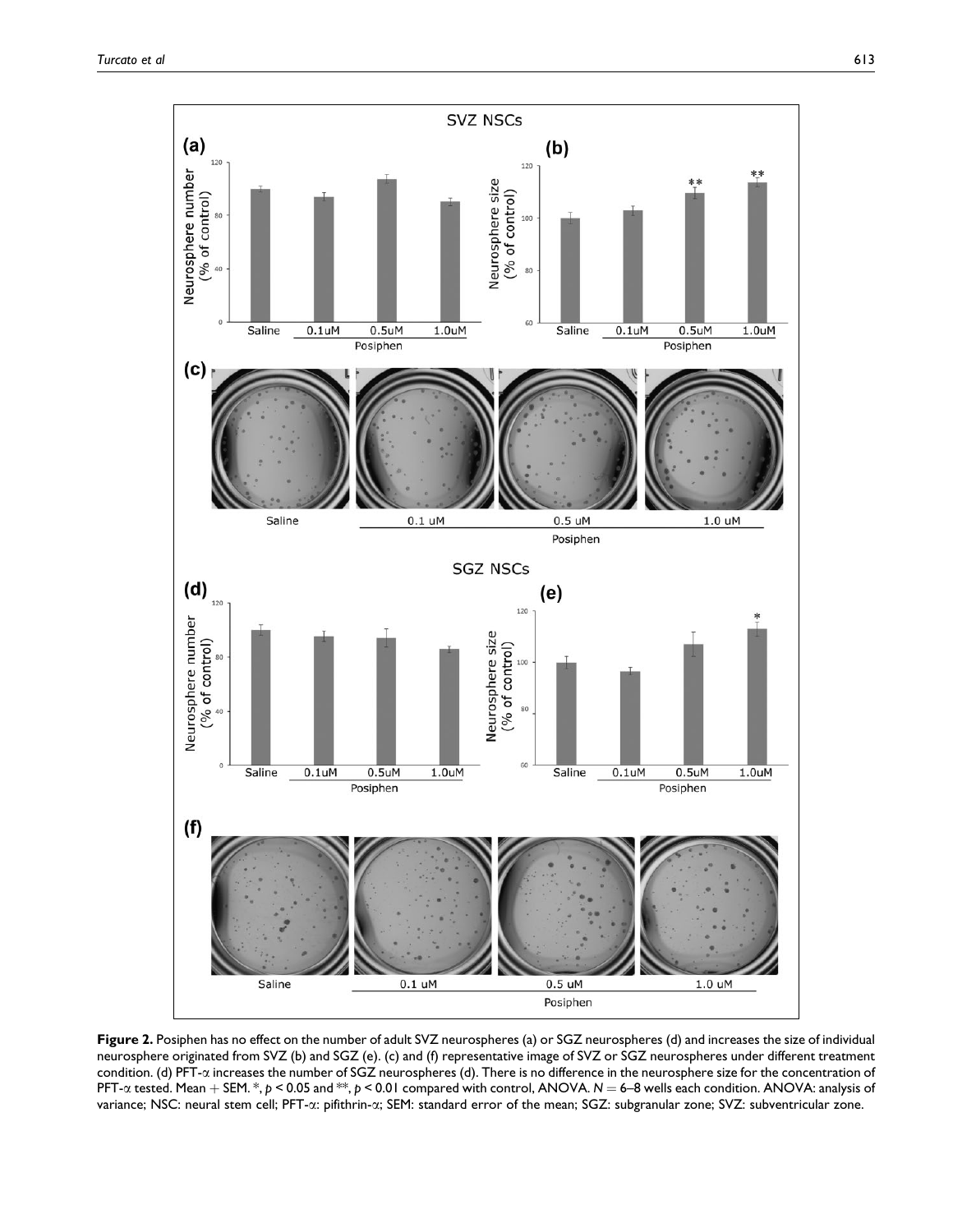

Figure 3. Compared with control (saline) (a),  $PFT-\alpha$  (b) or posiphen (c) increases the total number of MAP2+ neuronal cells following NSC differentiation. Sequential and combined PFT- $\alpha$  and posiphen treatment (d) does not further enhance the effect of PFT- $\alpha$  or posiphen single treatment. Quantification of the percentage of MAP2+ cells is shown in panel (e). Mean+SEM. \*,  $p < 0.05$  compared with control, ANOVA. No significant difference among groups 2, 3 and 4. ANOVA: analysis of variance; DAPI: 4',6-diamidino-2-phenylindole; MAP2: microtubule associated protein 2; NSC: neural stem cell; PFT- $\alpha$ : pifithrin- $\alpha$ ; SEM: standard error of the mean.



Figure 4. Experimental timeline. To label endogenous NSCs, nestin creERT2-YFP mice received five TAM treatments to label SVZ and SGZ NSCs 10 days before stroke surgery. For the behavioral test, C57bl/6j mice were used without TAM treatment. All animals were subjected to pre and post-stroke day 3 locomotion tests to ensure that two equal groups of animals were randomly assigned to either control group or treatment group. At post-stroke day 5 treatment group received PFT-a treatment for 7 days and posiphen treatment for 14 days. Control animals receive 10% DMSO in saline for 7 days and saline only for 14 days. Animals were subjected to locomotion tests and NOR tests on the indicated days. Brains were harvested at 4 weeks post-stroke to quantify YFP+ cells. DMSO: dimethyl sulfoxide; MCAo: middle cerebral artery occlusion; NOR: novel object recognition; NSC: neural stem cell; PFT-a: pifithrin-a; SGZ: subgranular zone; SVZ: subventricular zone; TAM: tamoxifen; YFP: yellow fluorescent protein.

experimental timeline). This posiphen dose is equivalent to a 120 mg daily in a 60-kg human, following normalization of body surface area between mice and humans in accord with US FDA guidelines<sup>27</sup>, and proved well tolerated in humans when split across 24  $h^{21}$  (as was achieved in the present

study by administration via osmotic pump). Our data showed that the two experimental groups (control and treatment ( $PFT-\alpha+\text{posiphen}$ ) group) had no difference in their baseline locomotion activity, as demonstrated by the same horizontal and vertical activity scores in the pre-stroke evaluation test.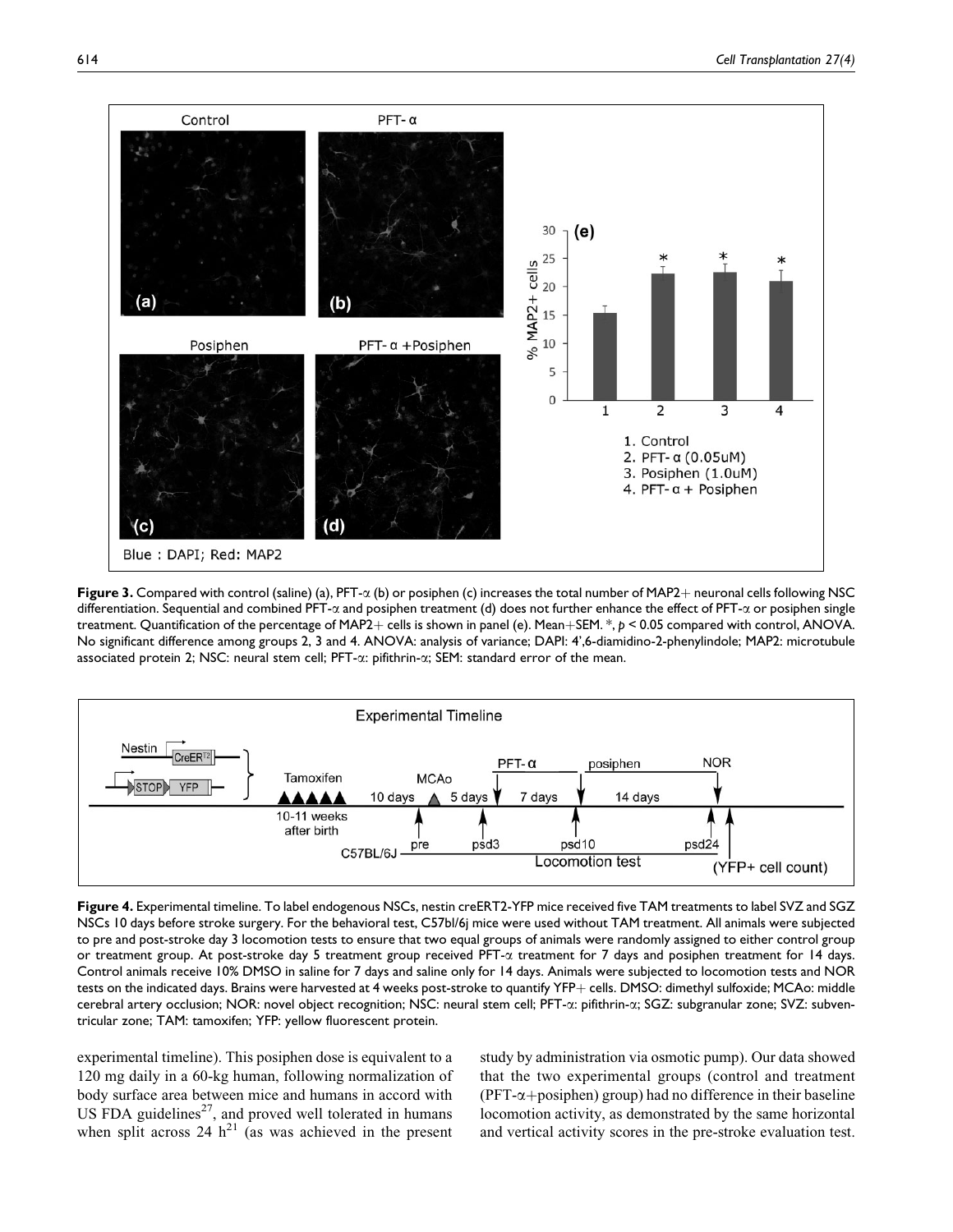

Figure 5. Post-stroke combined treatment with PFT- $\alpha$  and posiphen increased the total migrating number of  $YFP+$  cells adjacent to the infarct core at 4 weeks following MCAo, as compared with the vehicle-treated control group. The total  $YFP+$  cells were calculated using multiple sections following stereological principles described in the Methods Section. Mean+SEM. \* indicates  $p \leq$ 0.05, Student's t test;  $n = 7$  per group. Scale bar = 100 µm. MCAo: middle cerebral artery occlusion; PFT-a: pifithrin-a; SEM: standard error of the mean; YFP: yellow fluorescent protein.

At 3 days after stroke, both groups showed a similar significant decrease in both horizontal and vertical activity scores, which reflected the influence of MCAo in their locomotion function (Figure 8(a) and (b)). This acute post-stroke day 3 locomotion activity evaluation showed no difference between the two groups of mice, confirming the occurrence of similar stroke defects between the two groups before treatment initiation. After treatment, mice that received post-stroke PFT- $\alpha$  and posiphen treatment ( $n = 17$ ) showed enhanced recovery in motor function compared with vehicle-treated mice ( $n = 17$ ), demonstrated by significant increases in both their horizontal activity and vertical activity scores (HACTV; Figure 8(a), two-way ANOVA for repeated

measurements, treatment versus vehicle:  $F_{1,135} = 7.547$ ,  $p =$ 0.007), vertical activity (VACT; Figure 8(b), treatment versus vehicle:  $F_{1, 135} = 4.088, p = 0.045$ . Post-hoc pair wise comparison revealed that combined PFT- $\alpha$  and posiphen treatment administered post-stroke demonstrated a significant enhancement in both horizontal activity and VACT on post-stroke day 10, (Figure 8, Bonferri post-hoc analysis, ANOVA,  $p = 0.007$ of horizontal activity and  $p = 0.013$  for VACT). The effects of this combined treatment plateaued at 24 days after stroke, providing scores that remained significantly improved compared with vehicle-treated mice in horizontal activity ( $p =$ 0.012) but no longer in VACT ( $p = 0.106$ ); an effect that we have observed in a previous study using a sonic hedgehog agonist, suggesting that spontaneous recovery in VACT might reach a ceiling during later time points after stroke. To determine whether combined sequential treatment of  $PFT-\alpha$  and posiphen is more potent than  $PFT-\alpha$  treatment alone in relation to locomotion behavioral improvement, we compared the percentage of improvement in both HACTV and VACT in this study to results published in our previous study using PFT- $\alpha$  only treatment<sup>3</sup>. As shown in Table 1, combined  $PFT-\alpha$  and posiphen treatment does not lead to significant further improvement of the locomotor behavioral function as compared with PFT- $\alpha$  treatment alone.

In the light of our in vitro neurosphere analysis demonstrating a PFT- $\alpha$  and posiphen-induced enhancement of selfrenewal and proliferation in hippocampal SGZ NSCs cells in addition to SVZ NSCs, we evaluated cognitive function in post-stroke mice from our study. Specifically, strokeinduced functional deficits in learning and memory were evaluated in vehicle,  $PFT-\alpha$  only and combined treatment groups at 4 weeks post-MCAo by NOR assay. Previous studies have shown that stroke induces deficits in NOR tasks in mice<sup>38,39</sup>. In accord with this, as demonstrated in Figure 9(a) and (b), mice administered vehicle lacked the ability to discriminate between the novel versus original objects at 4 weeks after stroke, whereas those that received the combined PFT- $\alpha$  and posiphen treatment showed a higher preference to the novel object, in relation to both the frequency of visits to and time spent at the novel object (Figure 9(a) and 9(b),  $p < 0.05$  and  $p = 0.06$ , ANOVA, n  $= 9$  for each group), as compared with vehicle-treated mice. In addition, the combined treatment group showed a significantly higher discrimination index when compared with the  $PFT-\alpha$  only group in relation to time spent at the novel object (Figure 9(a),  $p < 0.05$ ). Together, these data indicate that combined  $PFT-\alpha$  and posiphen treatment enhanced cognitive function in stroke mice and proved to be more potent than  $PFT-\alpha$  treatment alone in this paradigm.

# **Discussion**

The effective time-dependent treatment window (4.5 h duration) of tissue plasminogen activator (tPA), the only US FDA-approved stroke therapy, limits its application to a relatively small percentage of patients, thereby rendering the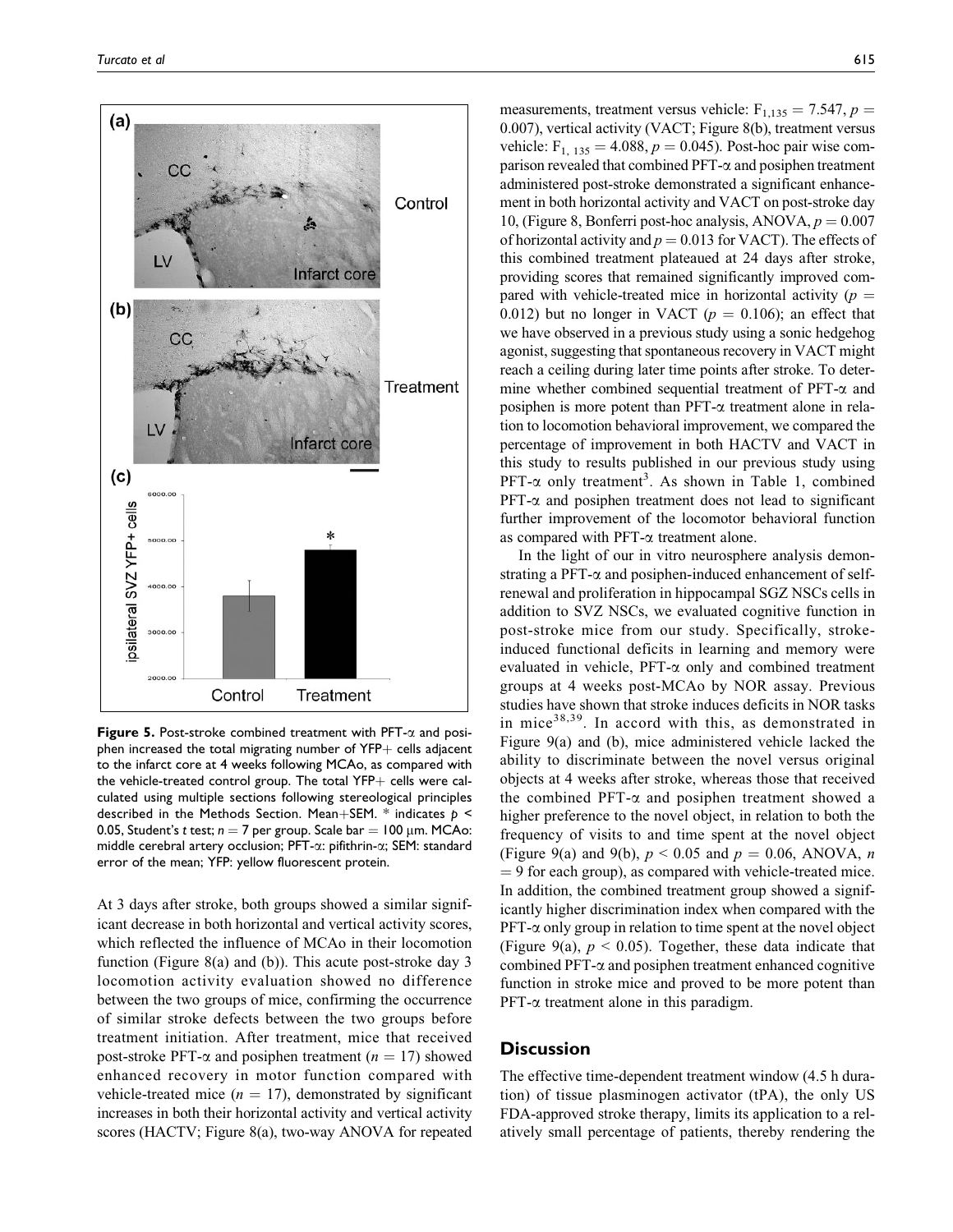

Figure 6. Post-stroke combined treatment with PFT- $\alpha$  and posiphen increased the total number of YFP+ cells within the ipsilateral side of the hippocampus at 4 weeks following MCAo, as compared with the vehicle-treated control group. Total YFP $+$  cells were calculated using 3–5 sections per animal and are shown as average total cells per section. Mean+SEM. <sup>#</sup>indicates  $p < 0.05$ , control versus treatment (combined PFT- $\alpha$  and posiphen), two-way ANOVA. \*indicates  $p < 0.05$ , Student–Newman–Keuls post-hoc analysis;  $n = 7$  per group. ANOVA: analysis of variance; MCAo: middle cerebral artery occlusion; PFT- $\alpha$ : pifithrin- $\alpha$ ; SEM: standard error of the mean; YFP: yellow fluorescent protein.



**Figure 7.** Post-stroke combined treatment with  $PFT-\alpha$  and posiphen resulted in decreased brain atrophy in the stroke cerebral hemisphere at 4 weeks. Mean+SEM. \* indicates  $p < 0.05$ , Student's t test;  $n = 12-$ 13 per group. PFT-a: pifithrin-a; SEM: standard error of the mean.

development of a successful delayed treatment for stroke an urgent need in the light of the 6.2 million deaths that occur worldwide annually. Previous work by our group<sup>3–5</sup> and  $others<sup>1</sup>$  has demonstrated that optimizing the endogenous neurogenesis process that is triggered following a stroke represents a promising novel therapeutic strategy.

Adult hippocampal neurogenesis is believed to perform a key role in memory function and mood, with the development and integration of adult-born neurons following a progression of morphological and physiological events that proceed over several weeks duration<sup>40–43</sup>. The conventional view is that adult neurogenesis recapitulates the processes involved in neuronal development during embryogenesis.<sup>44</sup> During development, the central nervous system undergoes massive waves of neuronal expansion accompanied by neuronal death that are necessary for cellular selection and specification; as only a very small fraction of newly formed neurons receive the required trophic support and are selected for survival in an activity-dependent manner<sup>45</sup>. Developmental apoptosis is hence fundamental to the creation of the correct neuronal connections and, in large part, is underpinned by p53 and its downstream signaling cascade, that provide a crucial convergent checkpoint to selectively eradicate newborn neurons that are not selected for differentiation and integration into the preexisting neuronal network.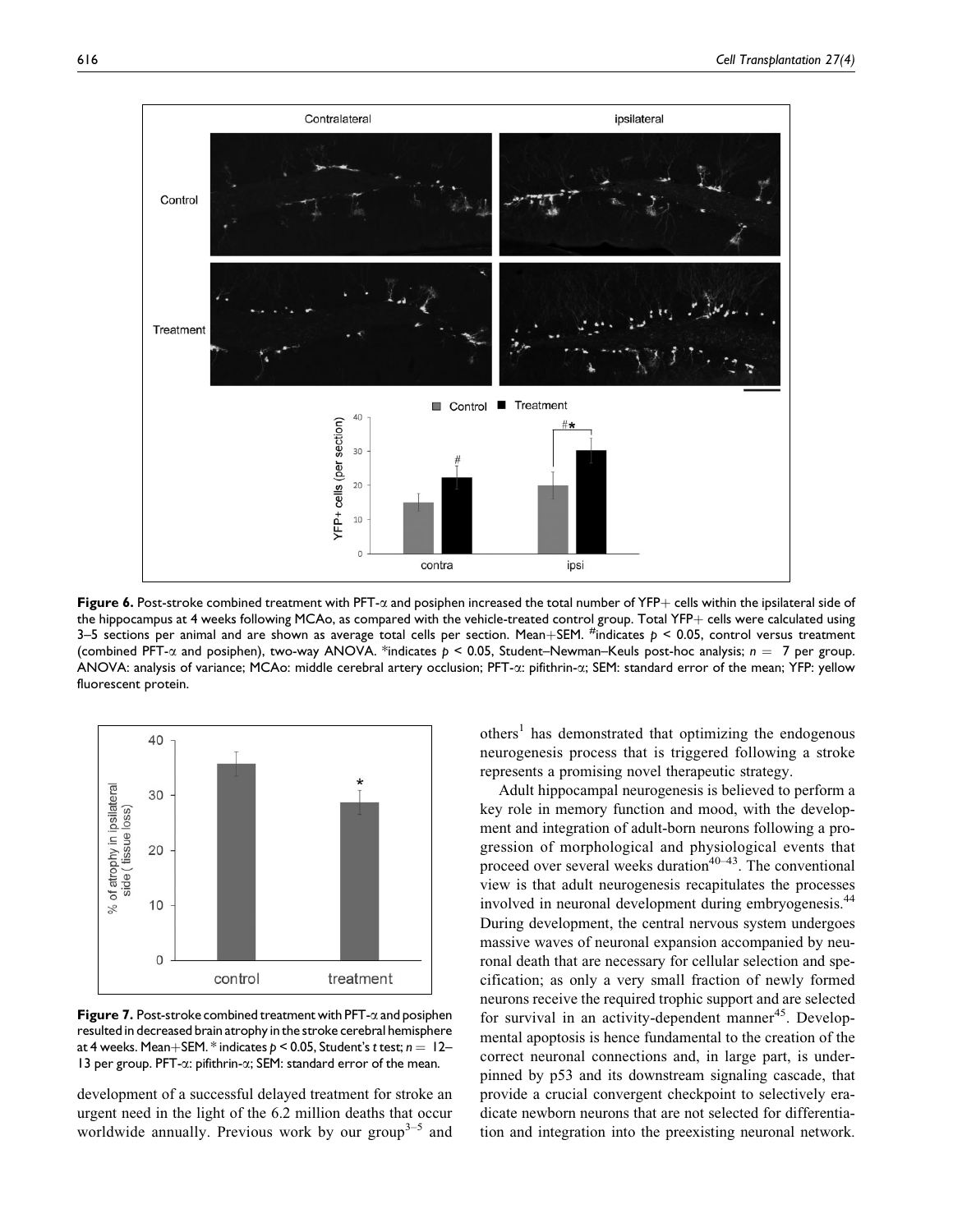

**Figure 8.** Post-stroke combined PFT- $\alpha$  and posiphen treatment enhanced functional recovery in locomotor function in stroke mice (a). Total horizontal activity and (b) total vertical activity over a 60-min duration measured by automatic open field locomotion chambers at different time points in vehicle or treatment groups. Mean+SEM. \*or \*\*  $p < 0.05$  or  $p < 0.01$ , two-way ANOVA vehicle versus treatment. # or ##,  $p < 0.05$  or  $p < 0.01$ , post-hoc Bonferroni test vehicle versus treatment for each time point ( $n = 17$  for each group). ANOVA: analysis of variance; PFT-α: pifithrin-α; SEM: standard error of the mean.

Table 1. Comparison of the single and combined treatment.

|              | $PFT-\alpha$ only (a) |     | $PFT-\alpha + position$ (b) |      | *b-value           |
|--------------|-----------------------|-----|-----------------------------|------|--------------------|
|              | % of vehicle SEM      |     | % of vehicle                | SEM  | $(a)$ versus $(b)$ |
| <b>HACTV</b> | 119.4                 | 5.4 | 126.5                       | 9.8  | 0.54               |
| VACT         | 118.3                 | 8   | 120.7                       | 11.6 | 0.86               |

HACTV: horizontal activity, total number of beam interruptions that occurred in the horizontal sensor during a given sample period; PFT-a: pifithrin-a; VACT: vertical activity, total number of beam interruptions that occurred in the vertical sensor during a given sample period; SEM: standard error of the mean.

Data presented as % of vehicle group at 4 weeks post-stroke. \*Student's t test.

p53 is hence highly expressed in proliferating and early differentiating NPCs within both the embryonic and adult rodent brain<sup>12,46</sup>. Indeed, within the adult SVZ, p53 deletion increases the proliferation and survival of NSCs, and within the embryonic olfactory bulb an absence of p53 is associated with an elevation in the proliferation rate and neuronal differentiation of neurospheres<sup>12,45,46</sup>.

Adult hippocampal neurogenesis has been observed across vertebrate species<sup>47</sup>, with its basal rate generating a significant proportion of adult-generated functional



**Figure 9.** Post-stroke combined PFT- $\alpha$  and posiphen treatment enhanced cognitive function in stroke mice. The discrimination index for (a) NOR time spent and (b) NOR frequency of visits showed that the combined treatment group possessed improved cognitive function in this paradigm, as compared with either the control group or PFT- $\alpha$  only group. Mean+SEM  $*p < 0.05$  control versus combined treatment group,  $#$  < 0.05 PFT- $\alpha$  only group versus combined treatment group. ( $n = 7-9$  each group). NOR: novel object recognition; PFT-a: pifithrin-a; SEM: standard error of the mean.

neurons<sup>48,49</sup>. This rate is elevated by voluntary exercise, an enriched environment, as well pathological conditions such as ischemia and seizures<sup>41,50,51</sup>. In pathological conditions, such as ischemia and hypoxia, the microenvironment of the brain is very different from the healthy state, in which levels of key proteins with the capacity to impact NSC proliferation and differentiation are upregulated and can lead to compromised neurogenesis, as would be predicted under conditions that upregulate p53. We previously demonstrated that the administration of PFT- $\alpha$  (2 mg/kg) starting at 5 days after stroke is able to enhance the proliferation and migration of NSCs, and inhibit the apoptosis of newly born cells, resulting in improved behavioral recovery<sup>3</sup>. Our current studies both validate and extend this past research defining the role of p53 inactivation on NSCs in both the SVZ and SGZ niches.

A notable protein that is dramatically upregulated by ischemia, hypoxia and neuronal injury is  $APP^{14,15,52,53}$  that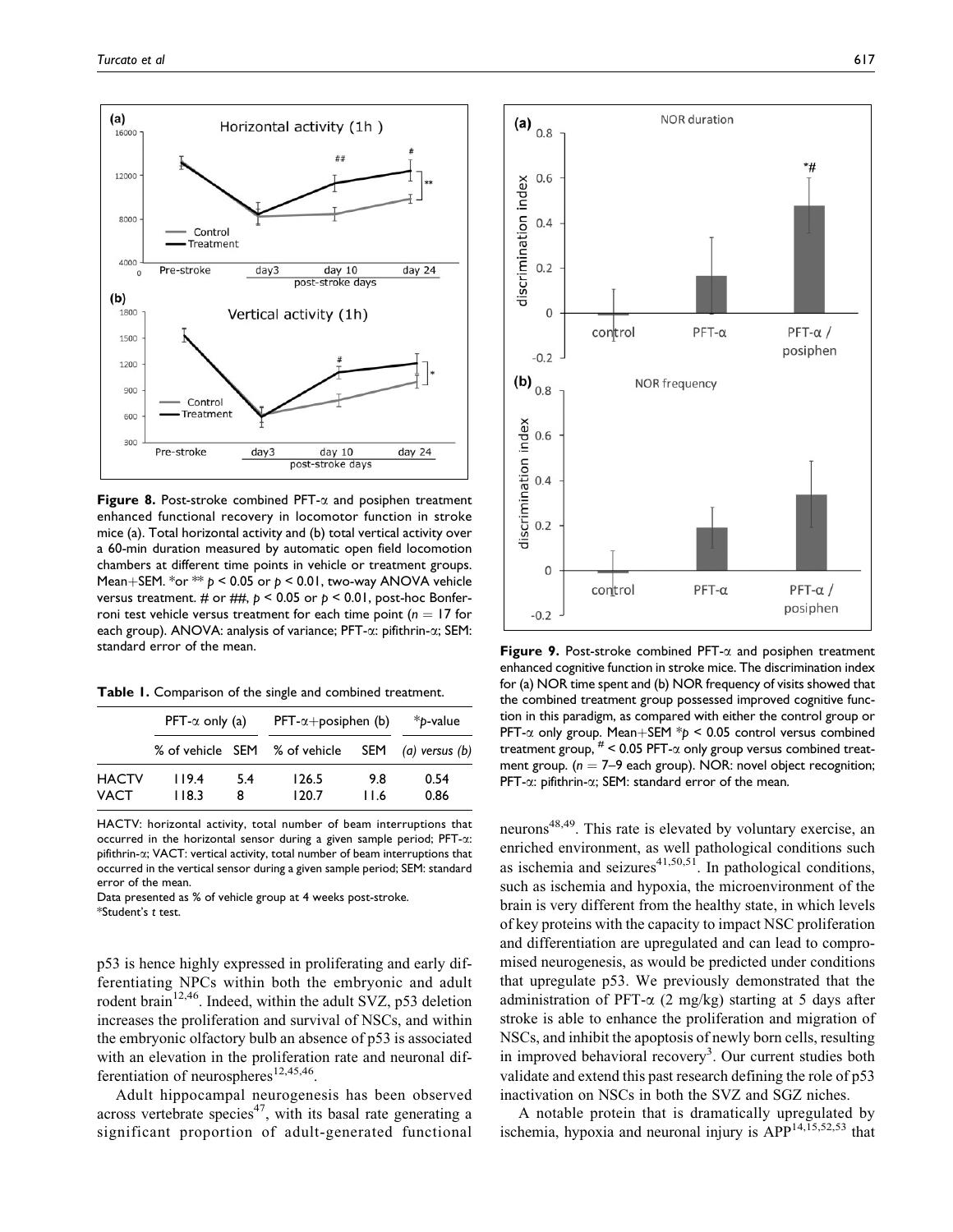is best known as the parent molecule of the hallmark Alzheimer's disease (AD) neurotoxin, amyloid- $\beta$  peptide  $(A\beta)$  that accumulates within the brains of patients with AD and related disorders<sup>54</sup>. Although much has been elucidated regarding the proteolytic processing of APP in the generation of  $\mathbf{A}\beta$ , the function of APP has yet to be fully clarified. APP is an integral membrane protein that is expressed in cells from many tissues, but is found in particularly high levels within neurons concentrated at synapses. A role for APP has been linked to synapse formation, neural plasticity, iron transport, and the differentiation of NSCs to generate cells of either neuronal or glial lineage<sup>16,54–56</sup>. APP is considered an acute response protein, because of rapid changes in its expression following neuronal stress, whether induced by neuronal silencing, oxidative stress, inflammation or elevated iron levels $57$ .

The biological relevance of such APP upregulation remains to be fully elucidated. Acutely, elevated APP levels may be detrimental to the ischemic brain, as APP overexpressing animals have larger infarct areas than their wild-type littermates<sup>58,59</sup>, and the anti-apoptotic, APP lowering drug (-)-phenserine reduces stroke volume and improves behavioral outcome measures $^{22}$ . More chronically, abnormally high levels of APP brain expression can impair neurogenesis<sup>60</sup>; leading to eventual glial, rather than neuronal cell differentiation of NSCs<sup>16,54–56</sup>. Additionally, neurotoxic  $\overrightarrow{AB}$  peptide deriving from APP amyloidogenic processing has been found to accumulate in vulnerable neurons in the post-ischemic hippocampus $^{61}$ , in accord with the finding that patients with stroke and cerebral infarction are at high risk for  $AD^{62,63}$ .

The experimental AD drugs posiphen as well as (-)-phenserine interact via the 5'-untranslated region of APP mRNA to inhibit ribosomal access and block APP translation<sup>19,20,57</sup>. In neuronal cultures and the brain of wild-type and AD transgenic mice, Posiphen and (-)-phenserine have been demonstrated to lower APP and  $\widehat{AB}$  levels<sup>16,20</sup> in a dosedependent fashion and thus represent interesting candidate drugs to reduce APP, as well as toxic products deriving from it, in stroke. Posiphen has proven to be well tolerated orally in phase I clinical trials in healthy human volunteers, allowing acute dose escalation to 160 mg and demonstrating a no observed adverse effect level of 80  $mg^{21}$ . In a proof-ofmechanism study in mild cognitive impairment subjects, a 4-60 mg daily (i.e. a total of 120 mg) posiphen dose lowered cerebrospinal fluid levels of APP by up to 59.9% without toxicity and, additionally, significantly lowered cerebrospinal fluid levels of tau and inflammatory markers $21$ . In light of previous studies suggesting that elevated levels of p53 and APP occur in and are detrimental to ischemic brain, may impact NSC survival and induce the differentiation of endogenous NPCs away from a neuronal phenotype, we combined approaches to lower p53 activation and APP levels in stoke as a therapeutic strategy.

Our study demonstrated enhanced functional recovery in stroke animals treated with sequential  $PFT-\alpha$  and posiphen. Specifically, delayed treatment of  $PFT-\alpha$  followed by posiphen significantly improved locomotion function as well as cognitive function in memory and learning at 1 month after stroke (Figures 8 and 9). In this study, we first examined the effects of PFT- $\alpha$  and posiphen on neurosphere formation from adult mouse SVZ and SGZ. There are multiple cell types that reside in adult neurogenic niches. For example, self-renewing NPCs in the SVZ are glial fibrillary acidic protein and nestin positive, slowly dividing astrocytes, which are also called type B cells. Type B cells proliferate and produce transit-amplifying progenitor cells, which are also called type C cells. Type C cells proliferate rapidly and differentiate into neuroblasts (type A cells). Type A neuroblasts then migrate into target regions and terminally differentiate into various cell types<sup>47</sup>. Our data suggest that in adult SVZ neurosphere cultures, PFT-a treatment increases the total number of neurosphere formations; however, it also decreases the size of the neurosphere. This suggests that  $PFT-\alpha$  may maintain the self-renewal property of adult SVZ NSCs (type B cells) at the expense of NSC expansion (type C and type A cells). Interestingly, posiphen treatment proved able to increase the size of neurospheres without changing the total number of neurospheres, suggesting that APP might be involved in the regulation of expansion of type B and type A cells. Stroke has been shown to be able to activate type B cells, which is followed by the expansion of type C and type A cells. Given the temporal sequence of the cellular events, we therefore evaluated whether sequential and combined treatment with  $PFT-\alpha$  and the APP inhibitor posiphen could  $increase MAP2+$  neuronal cells following differentiation in vitro and the number of newly generated NSCs cells within the SVZ and SGZ in vivo. Our results showed that both PFT- $\alpha$  and posiphen treatment increased the percentage of  $MAP2+$  neuronal cells following differentiation in vitro and there appeared to be a ceiling effect for the improved neuronal differentiation in vitro (Figure 3). Furthermore, our in vivo results confirmed that combined sequential treatment, indeed, increased the total number of  $YFP +$  cells (NSCs and their progeny) at 4 weeks after stroke, within both the striatum adjacent to the SVZ and SGZ of the hippocampus (Figures 6 and 7). We also compared the efficacy of combined sequential treatment to  $PFT-\alpha$  only treatment, comparison of both locomotion function and cognitive function showed that combined treatment more potently enhanced cognitive function but had similar actions on locomotion function, as compared with single PFT- $\alpha$  treatment. This suggests that PFT- $\alpha$ treatment alone may have reached a ceiling in relation to locomotion functional improvement. However, additional posiphen treatment can, importantly, further enhance cognitive functional recovery in stroke animals.

Notable in our in vivo study, the posiphen dose used (25 mg/kg daily) is of clinical relevance; equating to an equivalent posiphen dose of 120 mg daily in a 60-kg human (following normalization of body surface area between mice and humans, in accord with US FDA guidelines<sup>58,64</sup>. Moreover, human brain posiphen levels were predicted to be in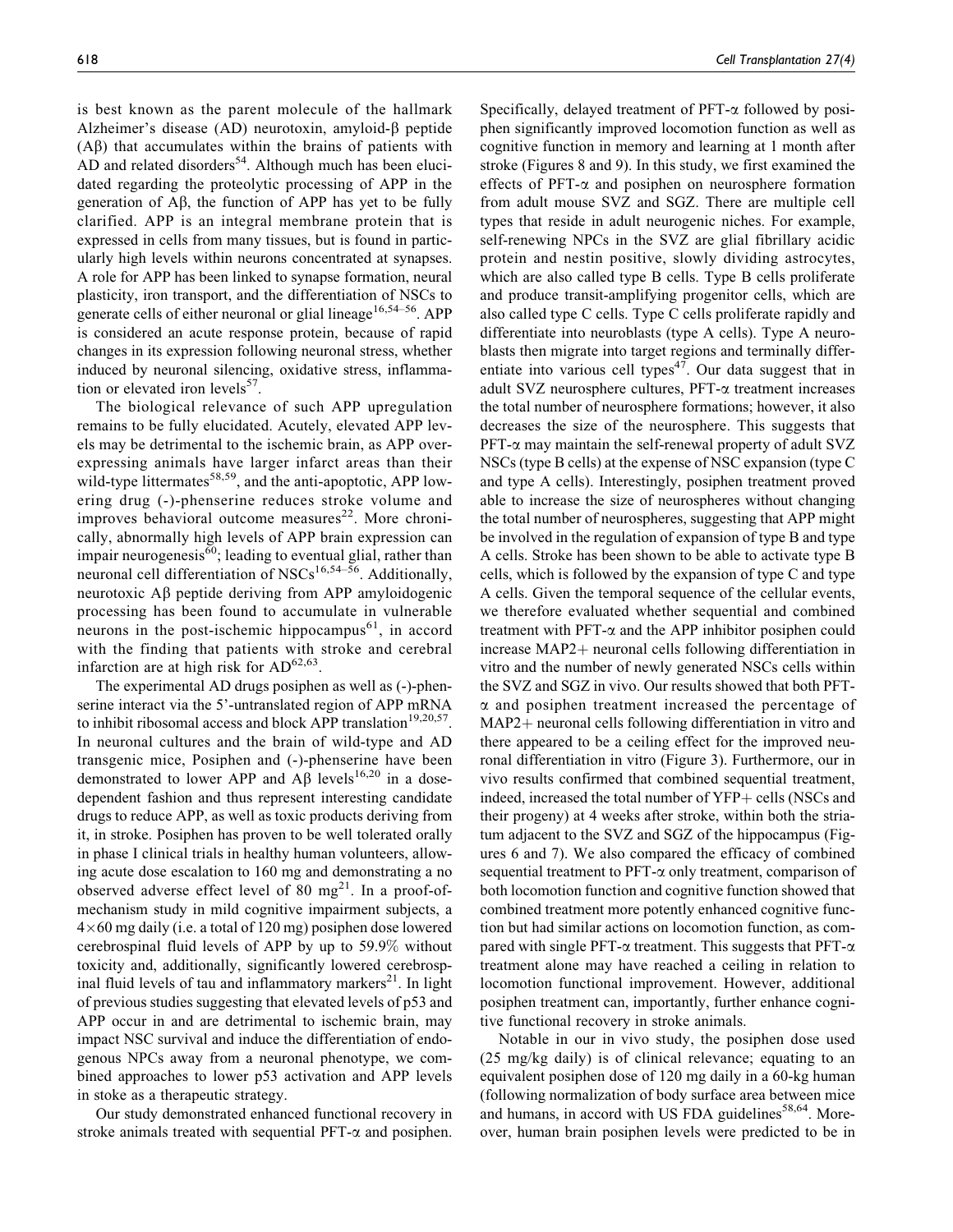the order of 3.5  $\mu$ M following a well-tolerated 60 mg dose,<sup>21</sup> that is in line with concentrations of posiphen used in our cellular studies. Whereas  $PFT-\alpha$  and p53 inactivating agents on the same backbone<sup>8,64,65</sup> have yet to be approved for clinical use, agents that mitigate neuronal apoptosis and impact p53 and/or its downstream targets, potentially (-)-phenserine and exendin-4,<sup>22,66–68</sup> may provide such actions and, thereby support the clinical translation of a combined sequential inhibition of p53 and APP approach to augment and optimize neurogenesis following neuronal injury in humans. In addition, although extensive manipulation of stem cells has the conceivable risk of leading to tumor formation in mice, particularly if undertaken chronically, we did not observe any tumor formation in combination treatment mice over the duration of our study. Furthermore, the fact that there appears to be a ceiling effect of neurosphere proliferation/differentiation in vitro and the potential ceiling effect that was evident for locomotion functional recovery in vivo, suggest that dual therapy is safe in mice; particularly in the light of our short-term, transient treatment schedule. With the more potent efficacy in cognitive function recovery demonstrated by the combined treatment, further work is warranted to safely maximize endogenous neurogenesis as a new and much needed treatment strategy for stroke, especially in relation to optimizing cognition.

#### Authors' Note

Paul Kim and Austin Barnett contributed equally to this manuscript.

#### Ethical Approval

This study was approved by our institutional review board.

#### Statement of Human and Animal Rights

This article does not contain any studies with human. All animal protocols were conducted under National Institutes Health (NIH) Guidelines using the NIH handbook Animals in Research and were approved by the Institutional Animal Care and Use Committee (Case Western Reserve University).

#### Statement of Informed Consent

There are no human subjects in this article and informed consent is not applicable.

#### Declaration of Conflicting Interests

Nigel H. Greig is an inventor on the original patent relating to posiphen, but has assigned all rights to the National Institutes of Health and US Government. All other authors indicate no conflicts of interest.

#### Funding

The authors disclosed receipt of the following financial support for the research, authorship, and/or publication of this article: This study was funded by the NIH Grant (R01NS091213), and by the Intramural Research Program of the National Institute on Aging, NIH, USA. Flavia Turcato was supported by a scholarship from National Council for Scientific and Technological Development (CNPq), Brazil.

#### **References**

- 1. Luo Y. Cell-based therapy for stroke. J Neural Transm (Vienna). 2011;118(1):61–74.
- 2. Zhang R, Zhang Z, Chopp M. Function of neural stem cells in ischemic brain repair processes. J Cereb Blood Flow Metab. 2016;36(12):2034–2043.
- 3. Luo Y, Kuo CC, Shen H, Chou J, Greig NH, Hoffer BJ, Wang Y. Delayed treatment with a p53 inhibitor enhances recovery in stroke brain. Ann Neurol. 2009;65(5):520–530.
- 4. Luo Y, Shen H, Liu HS, Yu SJ, Reiner DJ, Harvey BK, Hoffer BJ, Yang Y, Wang Y. CART peptide induces neuroregeneration in stroke rats. J Cereb Blood Flow Metab. 2013;33(2): 300–310.
- 5. Jin Y, Barnett A, Zhang Y, Yu X, Luo Y. Poststroke sonic hedgehog agonist treatment improves functional recovery by enhancing neurogenesis and angiogenesis. Stroke. 2017;48(6): 1636–1645.
- 6. Zhang R, Zhang L, Zhang Z, Wang Y, Lu M, Lapointe M, Chopp M. A nitric oxide donor induces neurogenesis and reduces functional deficits after stroke in rats. Ann Neurol. 2001;50(5):602–611.
- 7. Jin K, Zhu Y, Sun Y, Mao XO, Xie L, Greenberg DA. Vascular endothelial growth factor (VEGF) stimulates neurogenesis in vitro and in vivo. Proc Natl Acad Sci USA, 2002;99(18): 11946–11950.
- 8. Zhu X, Yu QS, Cutler RG, Culmsee CW, Holloway HW, Lahiri DK, Mattson MP, Greig NH. Novel p53 inactivators with neuroprotective action: syntheses and pharmacological evaluation of 2-imino-2,3,4,5,6,7-hexahydrobenzothiazole and 2-imino-2,3,4,5,6,7-hexahydrobenzoxazole derivatives. J Med Chem. 2002;45(23):5090–5097.
- 9. Lei XH, Zhao D, Li YL, Li XF, Sun X, Du WZ, Sun Y, Hao ZF, Xin SY, Liu C, Zhang ZR, Jiang CL. Pifithrin-alpha enhances the survival of transplanted neural stem cells in stroke rats by inhibiting p53 nuclear translocation. CNS Neurosci Ther. 2013;19(2):109–116.
- 10. Hede SM, Nazarenko I, Nistér M, Lindström MS. Novel perspectives on p53 function in neural stem cells and brain tumors. J Oncol. 2011;2011:852970.
- 11. Lin T, Chao C, Saito S, Mazur SJ, Murphy ME, Appella E, Xu Y. p53 induces differentiation of mouse embryonic stem cells by suppressing Nanog expression. Nat Cell Biol. 2005;7(2): 165–171.
- 12. Meletis K, Wirta V, Hede SM, Nistér M, Lundeberg J, Frisén J. p53 suppresses the self-renewal of adult neural stem cells. Development. 2006;133(2):363–369.
- 13. Medrano S, Burns-Cusato M, Atienza MB, Rahimi D, Scrable H. Regenerative capacity of neural precursors in the adult mammalian brain is under the control of p53. Neurobiol Aging. 2009;30(3):483–497.
- 14. Stephenson DT, Rash K, Clemens JA. Amyloid precursor protein accumulates in regions of neurodegeneration following focal cerebral ischemia in the rat. Brain Res. 1992;593(1):128–135.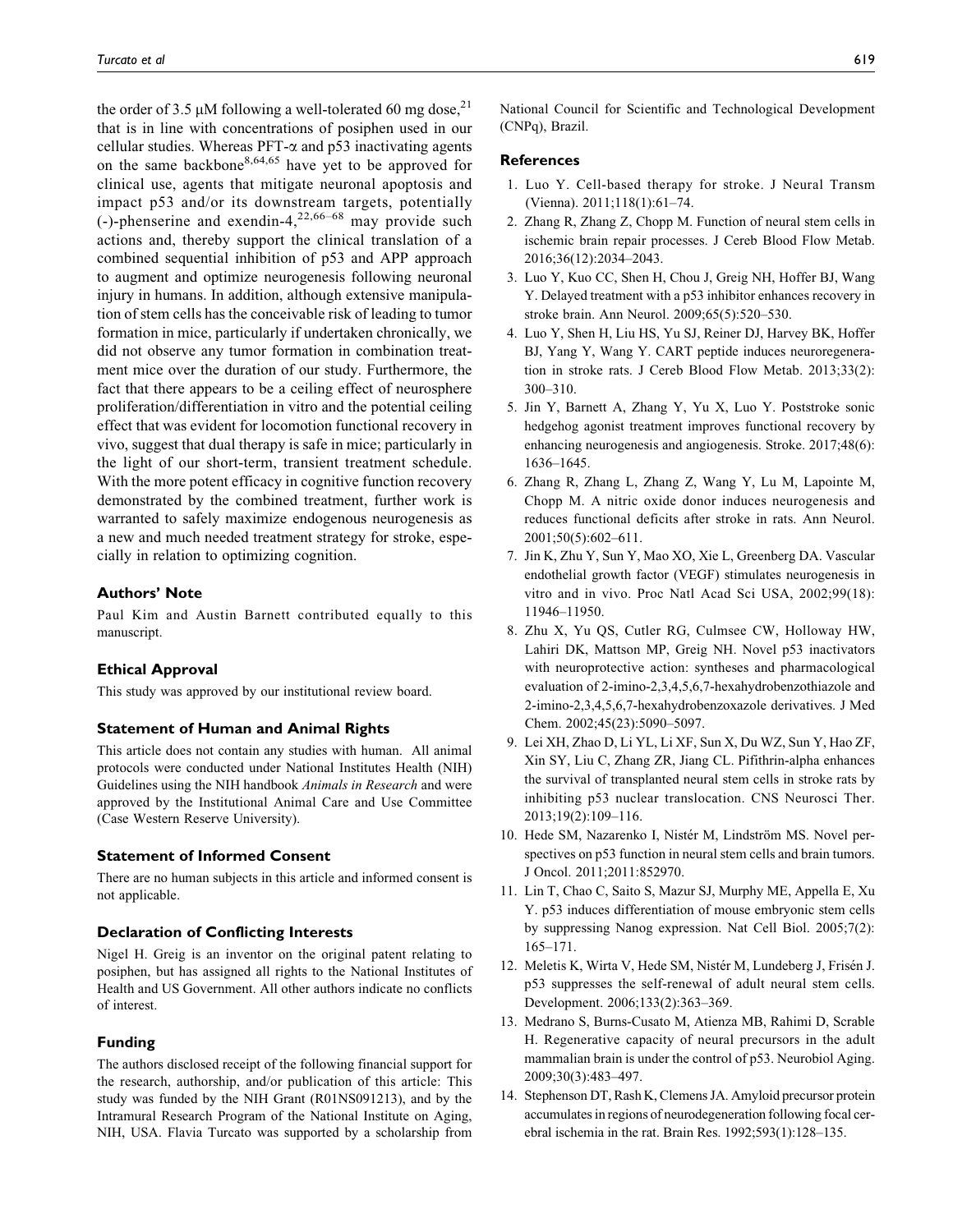- 15. Banati RB, Gehrmann J, Wiessner C, Hossmann KA, Kreutzberg GW. Glial expression of the beta-amyloid precursor protein (APP) in global ischemia. J Cereb Blood Flow Metab. 1995;15(4):647–654.
- 16. Marutle A, Ohmitsu M, Nilbratt M, Greig NH, Nordberg A, Sugaya K. Modulation of human neural stem cell differentiation in Alzheimer (APP23) transgenic mice by phenserine. Proc Natl Acad Sci USA. 2007;104(30):12506–12511.
- 17. Sugaya K, Kwak YD, Ohmitsu O, Marutle A, Greig NH, Choumrina E. Practical issues in stem cell therapy for Alzheimer's disease. Curr Alzheimer Res. 2007;4(4):370–377.
- 18. Haughey NJ, Liu D, Nath A, Borchard AC, Mattson MP. Disruption of neurogenesis in the subventricular zone of adult mice, and in human cortical neuronal precursor cells in culture, by amyloid beta-peptide: implications for the pathogenesis of Alzheimer's disease. Neuromolecular Med. 2002;1(2): 125–135.
- 19. Shaw KT, Utsuki T, Rogers J, Yu QS, Sambamurti K, Brossi A, Ge YW, Lahiri DK, Greig NH. Phenserine regulates translation of beta -amyloid precursor protein mRNA by a putative interleukin-1 responsive element, a target for drug development. Proc Natl Acad Sci USA. 2001;98(13):7605–7610.
- 20. Lahiri DK, Chen D, Maloney B, Holloway HW, Yu QS, Utsuki T, Giordano T, Sambamurti K, Greig NH. The experimental Alzheimer's disease drug posiphen  $[ (+)-$ phenserine] lowers amyloid-beta peptide levels in cell culture and mice. J Pharmacol Exp Ther. 2007;320(1):386–396.
- 21. Maccecchini ML, Chang MY, Pan C, John V, Zetterberg H, Greig NH. Posiphen as a candidate drug to lower CSF amyloid precursor protein, amyloid-beta peptide and tau levels: target engagement, tolerability and pharmacokinetics in humans. J Neurol Neurosurg Psychiatry. 2012;83(9):894–902.
- 22. Chang CF, Lai JH, Wu JC, Greig NH, Becker RE, Luo Y, Chen YH, Kang SJ, Chiang YH, Chen KY. (-)-Phenserine inhibits neuronal apoptosis following ischemia/reperfusion injury. Brain Res. 2017;1677:118–128.
- 23. Lilja AM, Luo Y, Yu QS, Röjdner J, Li Y, Marini AM, Marutle A, Nordberg A, Greig NH. Neurotrophic and neuroprotective actions of  $(-)$ - and  $(+)$ -phenserine, candidate drugs for Alzheimer's disease. PLoS One. 2013;8(1):e54887.
- 24. Lilja AM, Röjdner J, Mustafiz T, Thomé CM, Storelli E, Gonzalez D, Unger-Lithner C, Greig NH, Nordberg A, Marutle A. Age-dependent neuroplasticity mechanisms in Alzheimer Tg2576 mice following modulation of brain amyloid-beta levels. PLoS One. 2013;8(3):e58752.
- 25. He X, Lu Y, Lin X, Jiang L, Tang Y, Tang G, Chen X, Zhang Z, Wang Y, Yang GY. Optical inhibition of striatal neurons promotes focal neurogenesis and neurobehavioral recovery in mice after middle cerebral artery occlusion. J Cereb Blood Flow Metab. 2017;37(3):837–847.
- 26. Pu H, Jiang X, Hu X1, Xia J, Hong D, Zhang W, Gao Y, Chen J, Shi Y. Delayed docosahexaenoic acid treatment combined with dietary supplementation of omega-3 fatty acids promotes long-term neurovascular restoration after ischemic stroke. Transl Stroke Res. 2016;7(6):521–534.
- 27. US Department of Health and Human Services, F.a.D.A., Center for Drug Evaluation and Research. Guidance for industry, estimating the maximum safe starting dose in initial clinical trials for therapeutics in adult healthy volunteers, 2005.
- 28. Arvidsson A, Collin T, Kirik D, Kokaia Z, Lindvall O. Neuronal replacement from endogenous precursors in the adult brain after stroke. Nat Med. 2002;8(9):963–970.
- 29. Palma-Tortosa S, García-Culebras A, Moraga A, Hurtado O, Perez-Ruiz A, Durán-Laforet V, Parra J, Cuartero MI, Pradillo JM, Moro MA, Lizasoain I. Specific Features of SVZ Neurogenesis After Cortical Ischemia: a Longitudinal Study. Sci Rep. 2017;7(1):16343.
- 30. Dempsey RJ, Sailor KA, Bowen KK, Türeyen K, Vemuganti R. Stroke-induced progenitor cell proliferation in adult spontaneously hypertensive rat brain: effect of exogenous IGF-1 and GDNF. J Neurochem. 2003;87(3):586–597.
- 31. Zhang RL, Chopp M, Roberts C, Liu X, Wei M, Nejad-Davarani SP, Wang X, Zhang ZG. Stroke increases neural stem cells and angiogenesis in the neurogenic niche of the adult mouse. PLoS One. 2014;9(12):e113972.
- 32. Yu QS, Pei XF, Holloway HW, Greig NH, Brossi A. Total syntheses and anticholinesterase activities of (3aS)-N(8)-norphysostigmine, (3aS)-N(8)-norphenserine, their antipodal isomers, and other N(8)-substituted analogues. J Med Chem. 1997;40(18):2895–2901.
- 33. Jin Y, Raviv N, Barnett A, Bambakidis NC, Filichia E, Luo Y. The shh signaling pathway is upregulated in multiple cell types in cortical ischemia and influences the outcome of stroke in an animal model. PLoS One. 2015;10(4):e0124657.
- 34. Gabbita SP, Srivastava MK, Eslami P, Johnson MF, Kobritz NK, Tweedie D, Greig NH, Zemlan FP, Sharma SP, Harris-White ME. Early intervention with a small molecule inhibitor for tumor necrosis factor-alpha prevents cognitive deficits in a triple transgenic mouse model of Alzheimer's disease. J Neuroinflammation. 2012;9:99.
- 35. Walker TL, Kempermann G. Kempermann, One mouse, two cultures: isolation and culture of adult neural stem cells from the two neurogenic zones of individual mice. J Vis Exp. 2014; (84):e51225.
- 36. Zhu W, Fan Y, Frenzel T, Gasmi M, Bartus RT, Young WL, Yang GY, Chen Y. Insulin growth factor-1 gene transfer enhances neurovascular remodeling and improves longterm stroke outcome in mice. Stroke. 2008;39(4): 1254–1261.
- 37. Loris ZB, Pieper AA, Dietrich WD. Dietrich, The neuroprotective compound P7C3-A20 promotes neurogenesis and improves cognitive function after ischemic stroke. Exp Neurol. 2017;290:63–73.
- 38. Schmidt A, Diederich K, Strecker JK, Geng B, Hoppen M, Duning T, Schäbitz WR, Minnerup J. Progressive cognitive deficits in a mouse model of recurrent photothrombotic stroke. Stroke. 2015;46(4):1127–1131.
- 39. Silva B, Sousa L, Miranda A, Vasconcelos A, Reis H, Barcelos L, Arantes R, Teixeira A, Rachid MA. Memory deficit associated with increased brain proinflammatory cytokine levels and